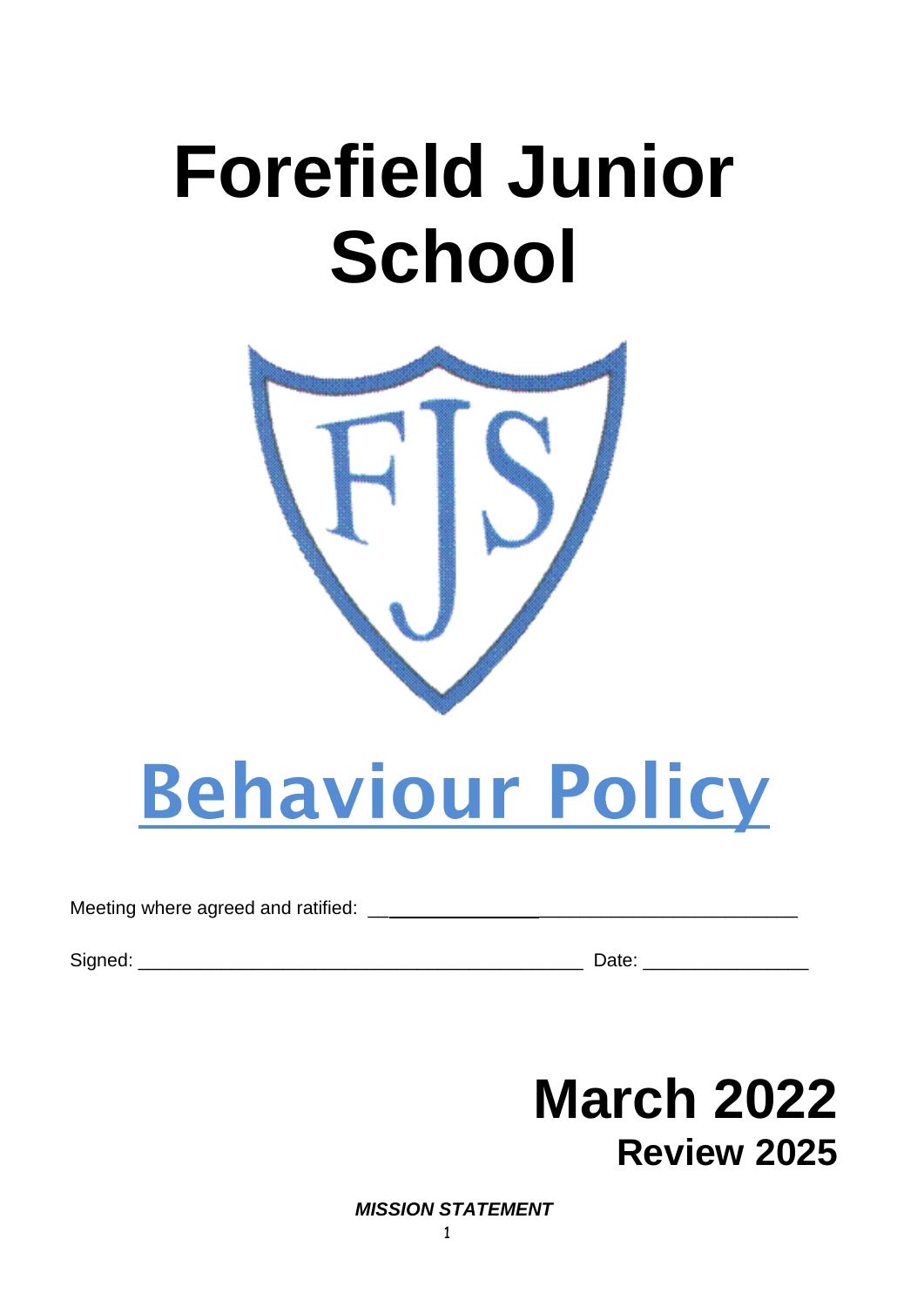#### Forefield Junior School is a P.R.O.U.D. school built on Passion and Respect, where Opportunities can be seized by Unique and Determined learners.

We are passionate about learning in an environment where everyone is empowered to be themselves and to flourish. We respect and value each and every individual and cherish their unique qualities to create a sense of belonging. We are determined to support personal, social and emotional development by encouraging self-belief and providing opportunities for everyone to express themselves and grow in confidence.

By celebrating their diverse contribution to the life of the school and the wider community, each person will be encouraged to build on their foundations, to instil a belief in everyone that they have limitless potential and are always capable of achieving their best - throughout their lives. As a family we share each other's successes and take pride in them.

We will consistently promote the highest of standards in every aspect of school life, provide a vibrant, stimulating curriculum in a safe and happy learning environment, to foster excellent attitudes and behaviour. The inspirational opportunities we provide will fuel a passion for learning and a sense of pride in all we do.

#### This is what makes us PROUD:

Passion, Respect, Opportunity, Unique, Determined.

## **Contents**

- **1. Aims:**
- **2. Legislation and statutory requirements**
- **3. PROUD**
- **4. Bullying**
- **5. Roles and responsibilities**
- **6. Home School Agreement**
- **7. Rewards, Sanctions and Support**
- **8. Sexual Harassment and Sexual Violence**
- **9. Off-site Behaviour**
- **10. Behaviour management**
- **11. Pupil transition**
- **12. Training**
- **13. Links with other policies**

At Forefield Junior School we believe that positive behaviour is the essence of effective teaching and learning. All pupils and staff have the right to learn and teach in an environment that is safe,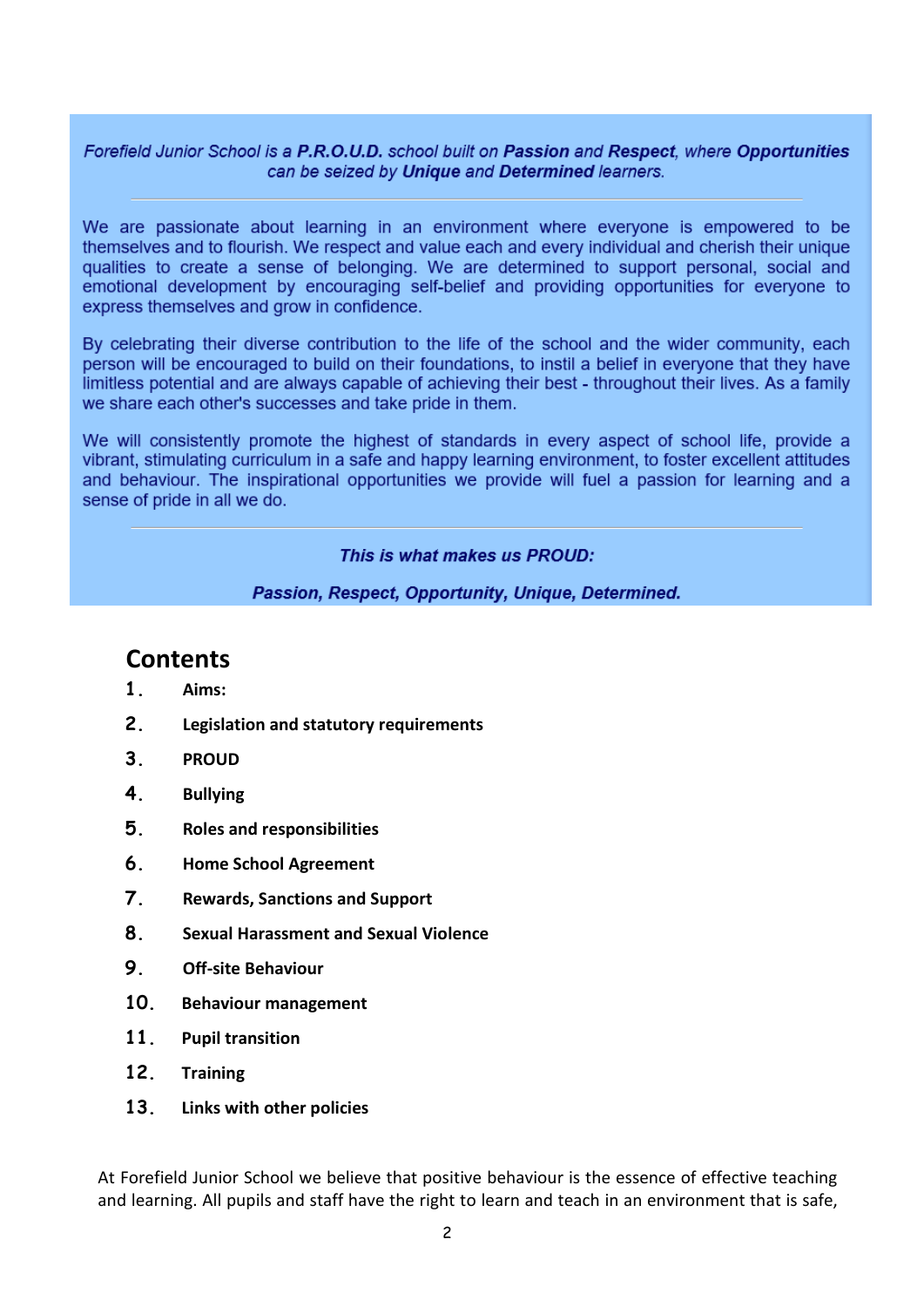nurturing and positive and staff know that pupils learn best when they are happy and feel safe and secure. We believe that all of our pupils are unique individuals who have the right to fulfil their potential during their time at our school and we encourage our pupils to take ownership of their own actions, meaning that teaching appropriate behaviour begins at an early age. Our school has defined a clear set of expectations of personal behaviour, which are based on respect for each member our community and their individual needs. These expectations are shared with the children through PROUD – our shared values. Staff recognize that positive behaviour support promotes good behaviour, develops high self-esteem, effective learning and positive relationships. The best results in terms of promoting positive behaviour arise from giving praise for effort and achievement within a "can do" culture, emphasising potential and rewarding success. We place importance on recognizing and acknowledging positive behaviour and having appropriate consequences which are seen by all to be fair and just and applied consistently when standards are not maintained. Through positive role-modelling and through learning experiences which enthuse and engage our pupils, we believe that all children can develop self-discipline and, when appropriate, accept consequences as a result of their behaviour. We recognize the importance of working in partnership with parents and carers in helping to foster and reinforce positive attitudes and behaviour.

## **1. Aims:**

- To create and maintain an ethos of good behaviour in school ensuring that all children are happy, secure and safe.
- To ensure that all are treated fairly, shown respect and guided in the formation of good relationships and friendships.
- To help children lead fulfilled lives and to understand that in being 'PROUD' we are creating good citizens of the future.
- To build our vibrant school community based on shared values.
- To use good behaviour as a corner stone of our community; impacting beyond the school walls.

## **2. Legislation and statutory requirements**

This policy is based on advice from the Department for Education (DfE) on:

- Behaviour and discipline in schools
- Searching, screening and confiscation at school
- The Equality Act 2010
- Keeping Children Safe in Education
- Use of reasonable force in schools
- Supporting pupils with medical conditions at school It is also based on the special educational needs and disability (SEND) code of practice.

In addition, this policy is based on: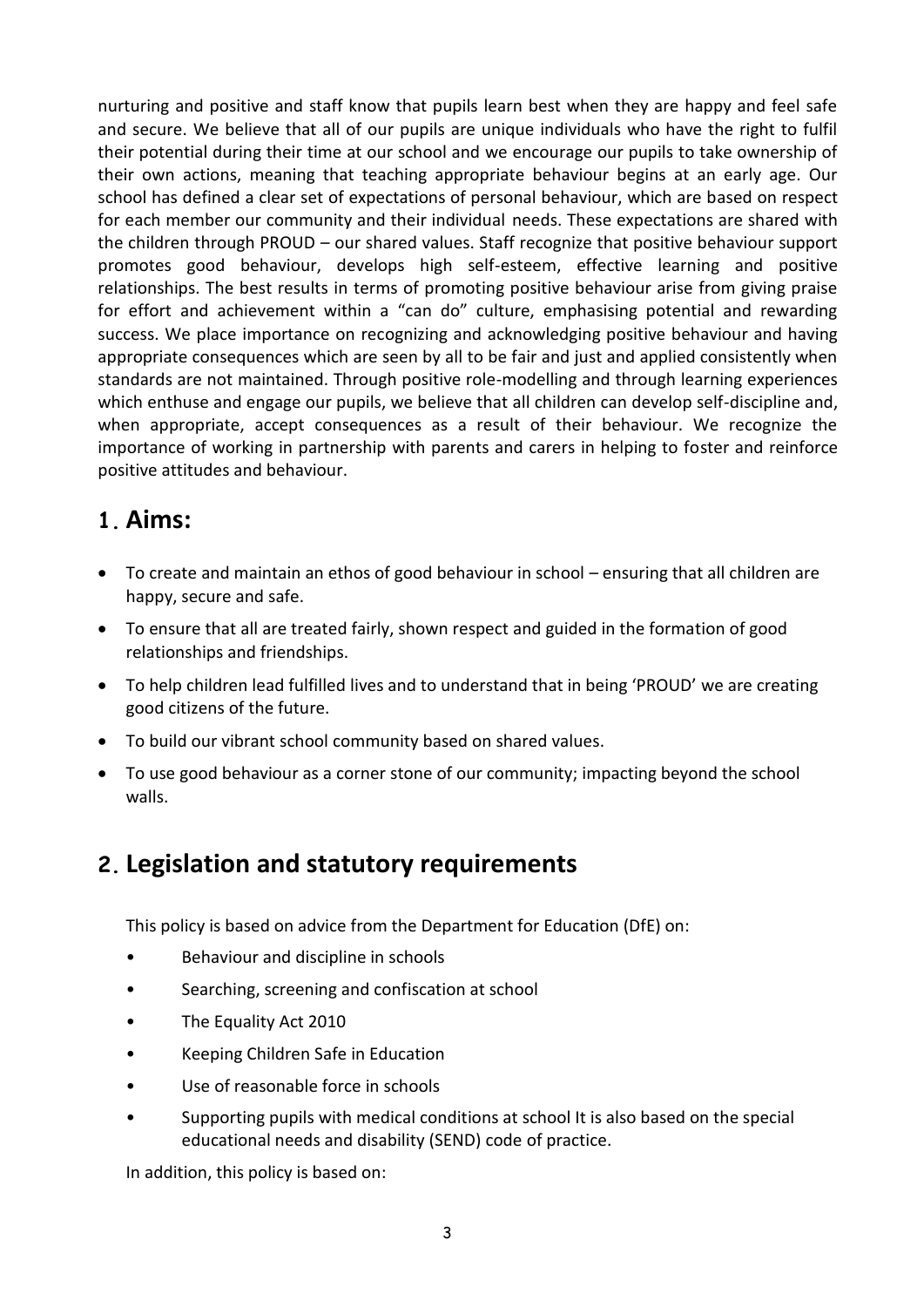- Section 175 of the Education Act 2002, which outlines a school's duty to safeguard and promote the welfare of its pupils
- Sections 88-94 of the Education and Inspections Act 2006, which require schools to regulate pupils' behaviour and publish a behaviour policy and written statement of behaviour principles, and give schools the authority to confiscate pupils' property
- DfE guidance explaining that maintained schools must publish their behaviour policy online

## **3. PROUD to be FOREFIELD:**

Being PROUD means showing Passion, Respect, seizing Opportunities, being Unique & Determined therefore all staff promote the following …

| <b>PASSION</b>          | <b>RESPECT</b>          | <b>OPPORTUNITY</b>      | <b>UNIQUE</b>          | <b>DETERMINED</b>       |
|-------------------------|-------------------------|-------------------------|------------------------|-------------------------|
| I have a thirst for     | I follow the rules and  | I aim to be in school   | I have my own          | I show commitment       |
| knowledge               | use good manners        | every day and on        | opinion and share my   | and keep going          |
| I approach activities   | I treat everyone as I   | time, with all of the   | views                  | If I have a problem I   |
| with enthusiasm         | would like to be        | equipment I need        | I am my own person     | look for a solution     |
| I love a challenge and  | treated - showing       | I welcome new           | and value my skills    | When things are hard    |
| enjoy solving           | kindness &              | experiences &           | and talents            | I try my best and       |
| problems                | consideration           | approach activities     | I recognise that other | appreciate that to be   |
| I know my skills and    | I listen carefully to   | with curiosity          | people have interests  | successful I must       |
| aim to build on them    | others - without        | I always have a go      | and hobbies that I     | practise                |
| to be the best I can be | interrupting            | I attend clubs, enter   | don't share and that's | I know that the more    |
| I pursue my interests   | I think carefully about | competitions and fully  | OK!                    | effort I put in, the    |
| beyond the lesson       | what I say and how I    | participate in the life | I appreciate           | greater the result will |
| and beyond the          | say it                  | of our school           | everyone's             | be                      |
| school                  | I know that hurting     | I appreciate the        | uniqueness $-$         | I know that success     |
| I share my passions     | someone is never OK     | opportunities on offer  | wouldn't it be boring  | takes time $-$ if       |
| and help to inspire     | I look after my own     | -even if they are not   | if everyone was the    | something goes          |
| others                  | and other people's      | for me!                 | same?                  | wrong once that         |
|                         | belongings              | I remember that just    | I can be part of a     | doesn't mean it         |
|                         | I value and take care   | because I can doesn't   | team and still be me - | always will             |
|                         | of equipment and        | mean I should!          | because I know that if |                         |
|                         | resources - tidying     |                         | I work well with       |                         |
|                         | away when asked         |                         | others I can achieve   |                         |
|                         |                         |                         | more                   |                         |

These are our shared values, lived out daily at Forefield Junior School where the adults act as role models and encourage everyone to feel PROUD. Upholding our values is the responsibility of every member of staff at FJS and there should be no difference in the way a child responds to any adult that works in the school, or is a visitor to our school.

## **4. Bullying**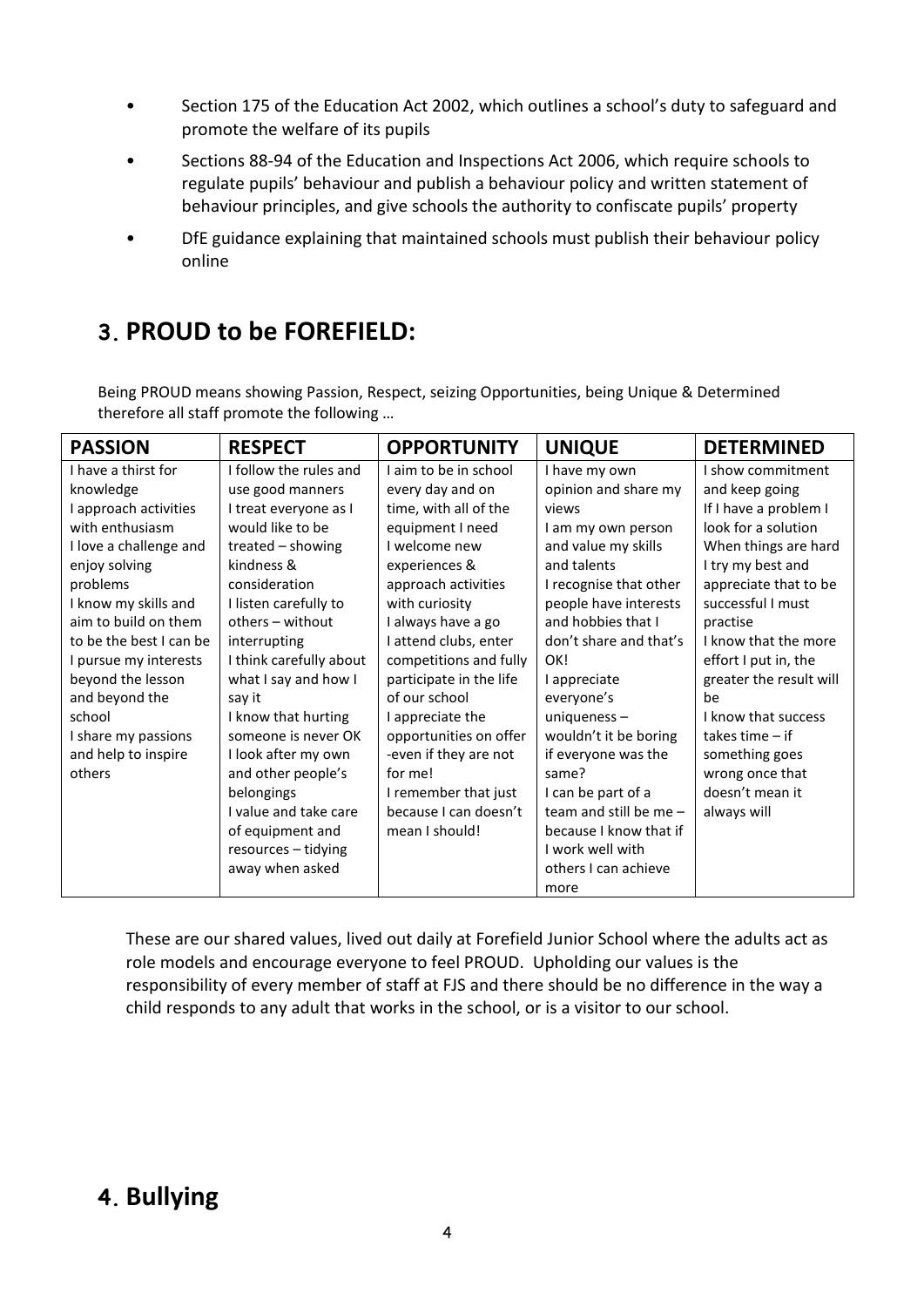For something to be bullying it has to have happened Several Times On Purpose. Bullying is intentional (not an accident) and repetitive. A bully hurts someone on purpose over and over again; it isn't an incident that happens only once. Bullying can be by one person or a group of people. Bullying involves an imbalance of power.

| <b>TYPE OF BULLYING</b>                                    | <b>DEFINITION</b>                                                                                                                                                                         |
|------------------------------------------------------------|-------------------------------------------------------------------------------------------------------------------------------------------------------------------------------------------|
| <b>Emotional bullying</b>                                  | Being unfriendly, excluding, tormenting                                                                                                                                                   |
| Physical bullying                                          | Hitting, kicking, pushing, taking another's<br>belongings, any use of violence                                                                                                            |
| Prejudice-based bullying and discrimination,<br>including: | Disability-based taunts, gestures, graffiti or<br>physical abuse focused on a particular<br>characteristic (e.g. gender, race, sexuality)                                                 |
| Racial                                                     |                                                                                                                                                                                           |
| Faith-based                                                |                                                                                                                                                                                           |
| Gendered (sexist)                                          |                                                                                                                                                                                           |
| Homophobic/biphobic                                        |                                                                                                                                                                                           |
| Transphobic                                                |                                                                                                                                                                                           |
| Sexual bullying                                            | Explicit sexual remarks, display of sexual<br>material, sexual gestures, unwanted physical<br>attention, comments about sexual<br>reputation or performance, or inappropriate<br>touching |
| Verbal bullying                                            | Name-calling, sarcasm, spreading rumours,<br>teasing                                                                                                                                      |
| Cyber-bullying                                             | Bullying that takes place online, such as<br>through social networking sites, messaging<br>apps or gaming sites                                                                           |

Our school Friendship and Anti-bullying Policy helps to promote positive behaviour in school and create an environment where everyone behaves well and supports each other. During lessons and assemblies and through visits from agencies such as Bully Busters and the NSPCC, children will learn about the consequences of bullying and what to do if they are experiencing bullying. We take part in the national Anti-Bullying week every year in order to remind pupils that bullying of any form is not acceptable.

Linked policy: Friendship and Anti-bullying Policy

## **5. Roles and responsibilities**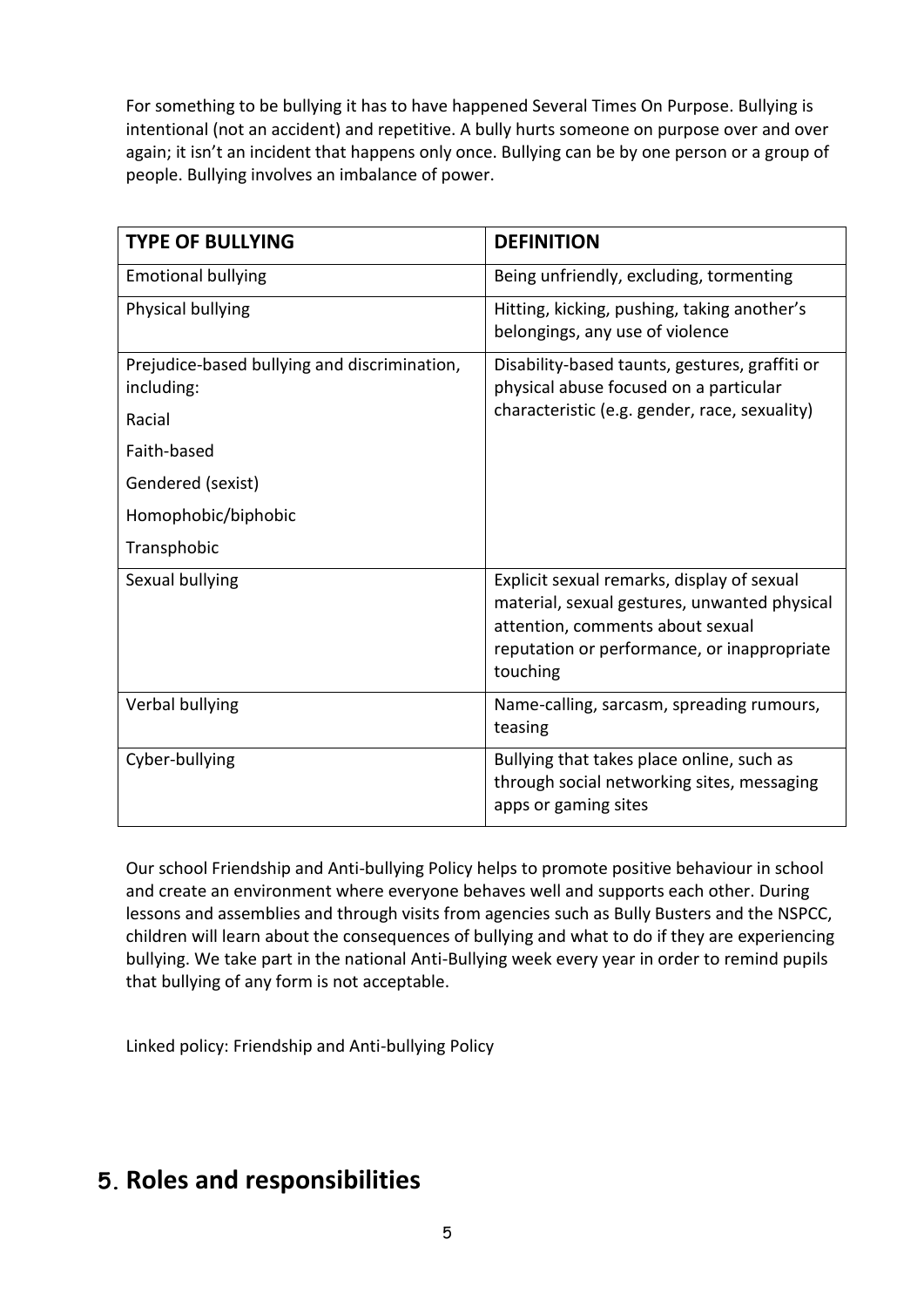#### **a. The Governing Body is responsible for**

- **i.** reviewing this behaviour policy in conjunction with the Headteacher
- **ii.** monitoring the policy's effectiveness,
- **iii.** holding the Headteacher to account for its implementation.

#### **b. The Headteacher is responsible for**

- **i.** reviewing this behaviour policy in conjunction with the Governing Body
- **ii.** approve this policy in conjunction with the Governing Body
- **iii.** ensuring that the school environment encourages positive behaviour
- **iv.** ensuring that staff deal effectively with poor behaviour
- **v.** monitoring how staff implement this policy to ensure rewards and sanctions are applied consistently

#### **c. Staff are responsible for:**

- **i.** implementing the behaviour policy consistently
- **ii.** modelling positive behaviour
- **iii.** celebrating positive behaviour with the agreed rewards
- **iv.** applying sanctions fairly and consistently and in line with this policy
- **v.** working with children to create and agree class rules
- **vi.** having high expectations of pupils in terms of behaviour and striving to ensure that all children work to the best of their ability
- **vii.** providing a personalised approach to the specific behavioural needs of particular pupils
- **viii.** discussing any behavioural concerns with parents/carers promptly
	- **ix.** recording behaviour incidents on CPOMS

#### **d. Parents are responsible for:**

- **i.** fostering good relationships and co-operating with the school.
- **ii.** supporting their child in following school rules and adhering to the home school agreement
- **iii.** informing the school of any changes in circumstances that may affect their child's behaviour
- **iv.** discussing any behavioural concerns with the class teacher promptly

## **6. Home School Agreement**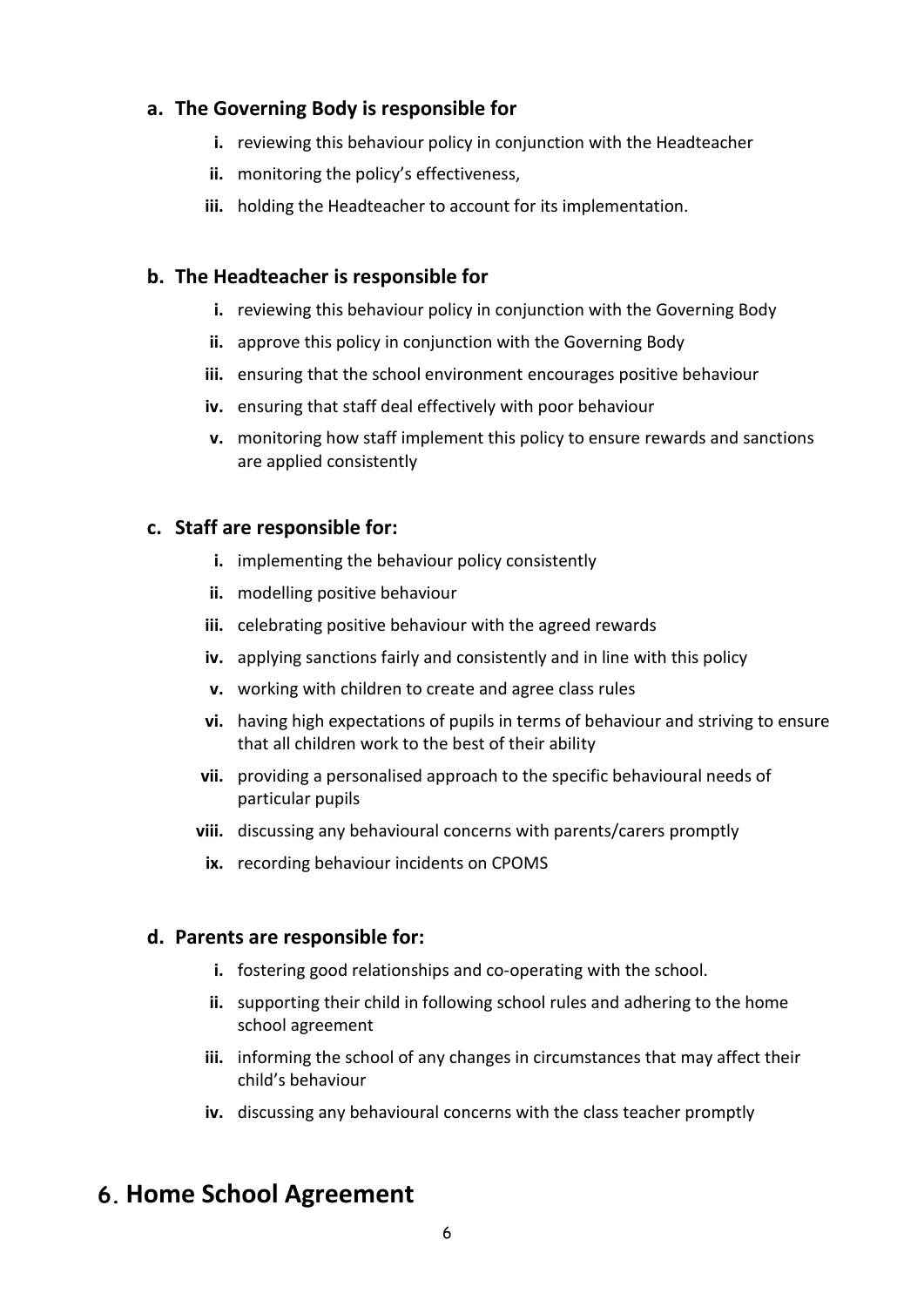#### **As a school we will:**

Be welcoming and listen to any concerns

Care for your child's safety and well-being in a stimulating learning environment

Promote high standards of work and behaviour at all times

Ensure that your child flourishes and achieves their full potential as a valued member of the community

Provide a wealth of experiences through our Pupil Guarantee in addition to a broad and balanced curriculum to meet each child's individual needs

Keep you informed about your child's progress and how you can help them at home

#### **As a Parent/Guardian I will:**

Ensure that my child attends school regularly, on time and properly equipped

Make the school aware of any concerns or problems that might affect my child's behaviour/emotions

Support my child with their homework and home learning opportunities

Attend parents' events and discussions about my child's progress

Work with the school to resolve any concerns

#### **As a pupil I will:**

Attend school regularly and in time for registration

Bring all the equipment I need every day

Do all my classwork and homework to the best of my ability

Show that I am PROUD to be a part of Forefield Junior School

## **7. Rewards, Sanctions and Support**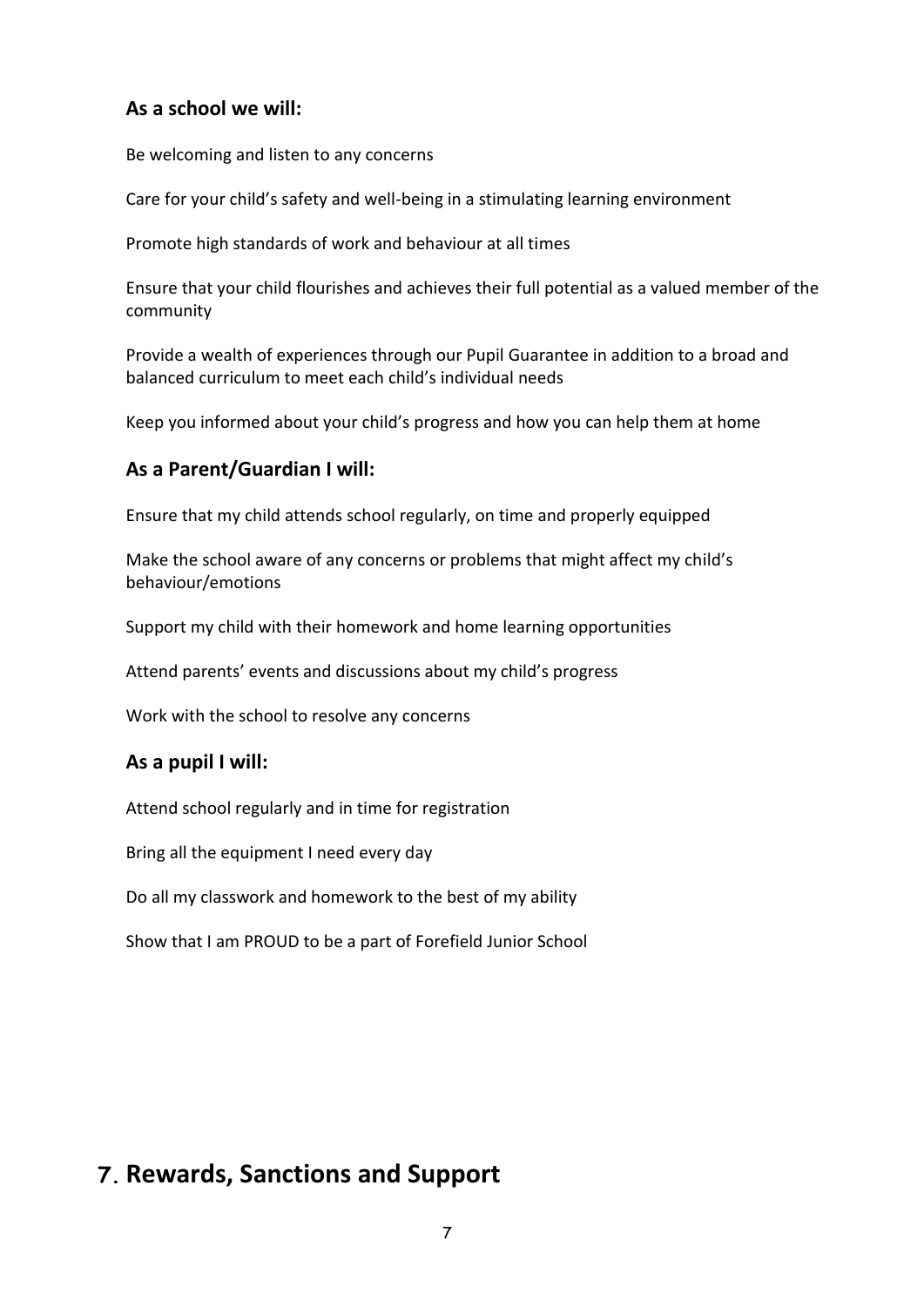#### **a. Rewards**

- i. **SMILES, PRAISE & STICKERS –** are given to provide instant feedback & reinforce good behaviour.
- ii. **DIDDI-DOTS**  where a pupil exhibits one or more of the above examples (PROUD) a Diddi-Dot will be awarded and collected on special reward cards. Upon completion of the card, pupils may visit Mr Swift to choose a prize and receive additional praise/stickers.
- iii. **PROUD POINTS** are given and count towards their house team score. PROUD points are displayed on the wall in each class.
- iv. **PROUD CERTIFICATES –** during Celebration Assemblies, Proud Certificates will be awarded to individual class members who have regularly shown the qualities listed above. They will be recognised for their PROUD qualities and gain points for their House Team – recorded by House Captains in an appropriate way. A teacher may decide to award a PROUD Certificate to the whole class, depending on the circumstances, during the year.
- v. **BRONZE, SILVER, GOLD & PLATINUM AWARDS –** exceptional pupils who demonstrate PROUD qualities throughout the week, including adhering to our uniform policy, completing homework, remembering all equipment and being punctual will receive a 'SMILEY' Sticker in their diary.
	- 9 stickers = Bronze Award
	- 18 stickers = Silver Award
	- 27 stickers = Gold Award
	- 36 stickers = Platinum Award.

Certificates and badges will be awarded in Celebration Assemblies.

vi. Individuals or groups of pupils may also receive recognition of their success by visiting other class teachers, Mrs Russell or Mr Swift to share exemplary work/achievements. To celebrate achievements outside of school, pupils are invited to share news of medals, certificates and trophies with Mr Swift – he will enter them in the 'PROUD' Book and share with the school community during assembly. Special visitors may also choose to award certificates and prizes during the year in recognition of hard work & commitment.

#### **b. Sanctions**

- i. Lose part or all of a playtime/s
- ii. Apologise verbally or in writing
- iii. Be removed from the classroom
- iv. Sent to another class to complete work
- v. Work not completed sent home in envelope
- vi. Report to the Headteacher or Deputy Headteacher
- vii. Go on a behaviour report card for an appropriate period
- viii. Lose privileges
- ix. Not be chosen to represent the school in a team, special event or competition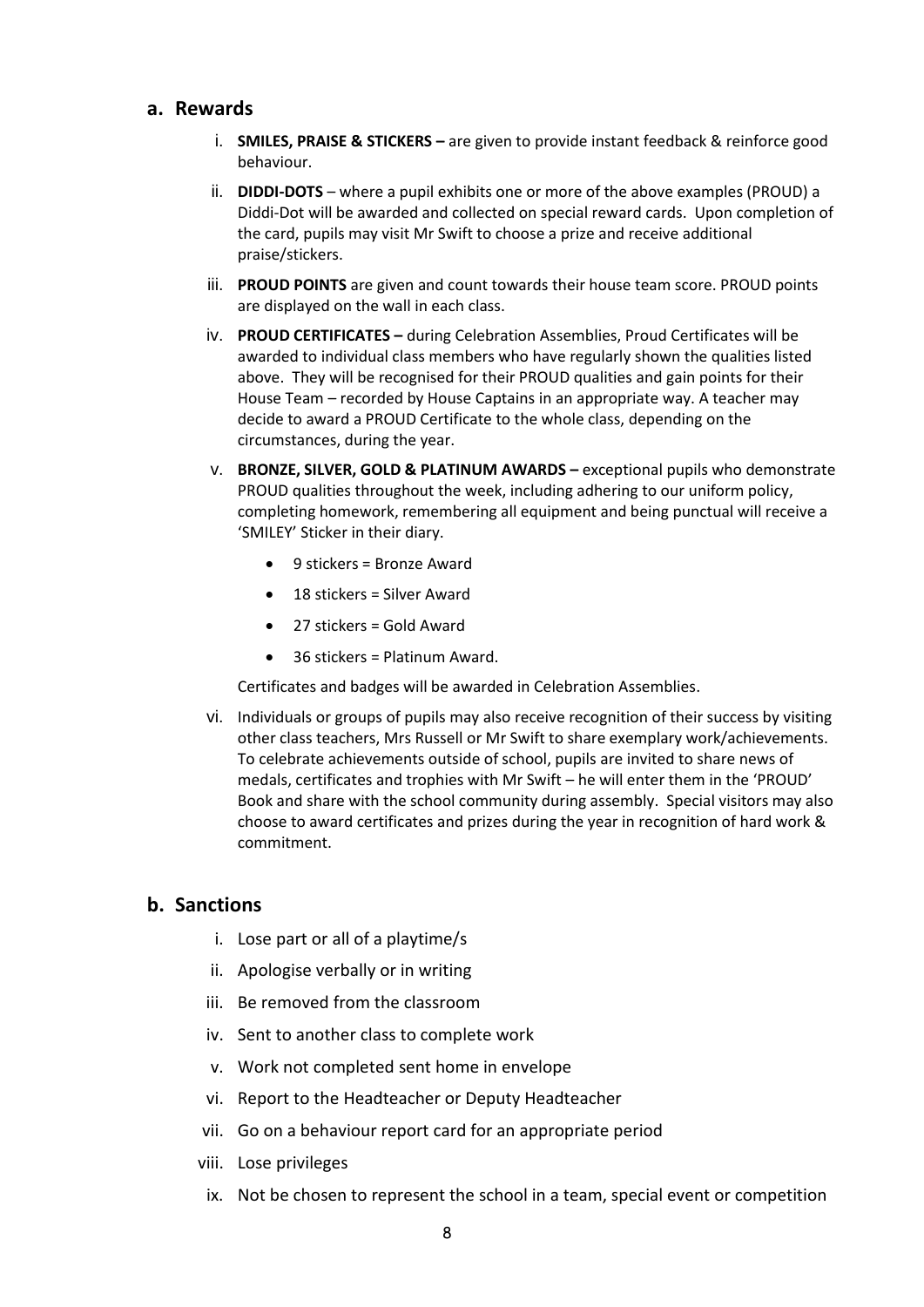- x. Be withdrawn from participation in school visit
- xi. Be withdrawn from an after school club, event or other extra curricular activity
- xii. Fixed term or permanent exclusion

#### **c. Support**

- **i.** A pupil in receipt of several red cards over a short period suggests that there are deeper issues and the DHT/HT will initiate a Behaviour Reward Card and/or a Behaviour Support Plan – which will be individually tailored to the specific needs and behaviours of the pupil. It is vital at this point that parents and school work closely together to address the poor behaviour choices and avoid either a temporary or permanent exclusion.
- **ii.** As the vast majority of pupils exhibit exemplary behaviour at all times, Forefield Junior School has a reputation for providing a calm, orderly learning environment and is justifiably proud of the impeccable behaviour shown when the school participates in competitions, trips and residential visits and responding to visitors to school during workshops, themed days and special assemblies. Therefore, any child whose behaviour falls short of our high expectations would not be chosen to participate. Alternative provision would be provided in the event of missing a trip, visitor or assembly. Every effort will be made to ensure that poor behaviour choices are a catalyst for reflection, discussion and guidance towards better choices. Restorative Justice sessions may be appropriate at this point – allowing everyone involved to have their views listened to and identifying how to move forward.
- **iii.** Sometimes it may be appropriate for a child to receive 1:1 support in class and on the playground and sometimes the support may be more effective if it takes place in the CAFÉ, Happy Hub or other quiet area, in order to focus on specific tasks/interventions without being distracted or distracting other pupils. Where several disruptive incidents are likely to detract from the learning of the class, the pupil may be asked to complete their task in another class or under the supervision of the DHT/HT.
- **iv.** Persistent poor behaviour choices that show no sign of improvement despite the support of home/school may be referred to outside agencies for additional support. In extreme cases, when relationships have broken down and there are no positives to build on OR extreme behaviour poses a serious threat to the safety/well-being of themselves or another pupil/adult and there is no remorse shown: alternative provision, managed transfer, temporary (fixed-term) or permanent exclusion would be discussed – when every other possible solution had been exhausted. Parents would be notified by telephone and then confirmed in writing that a fixed-term exclusion (usually for one day and usually for the next school day) would be put in place. Upon returning to school the pupil and parents would be invited to a review meeting to agree new targets for behaviour and express remorse for the incident(s) that resulted in the exclusion. It would be hoped that this would 'draw a line' under the poor behaviour and, with support, we would begin to see improvements.

## **8. Sexual Harassment and Sexual Violence**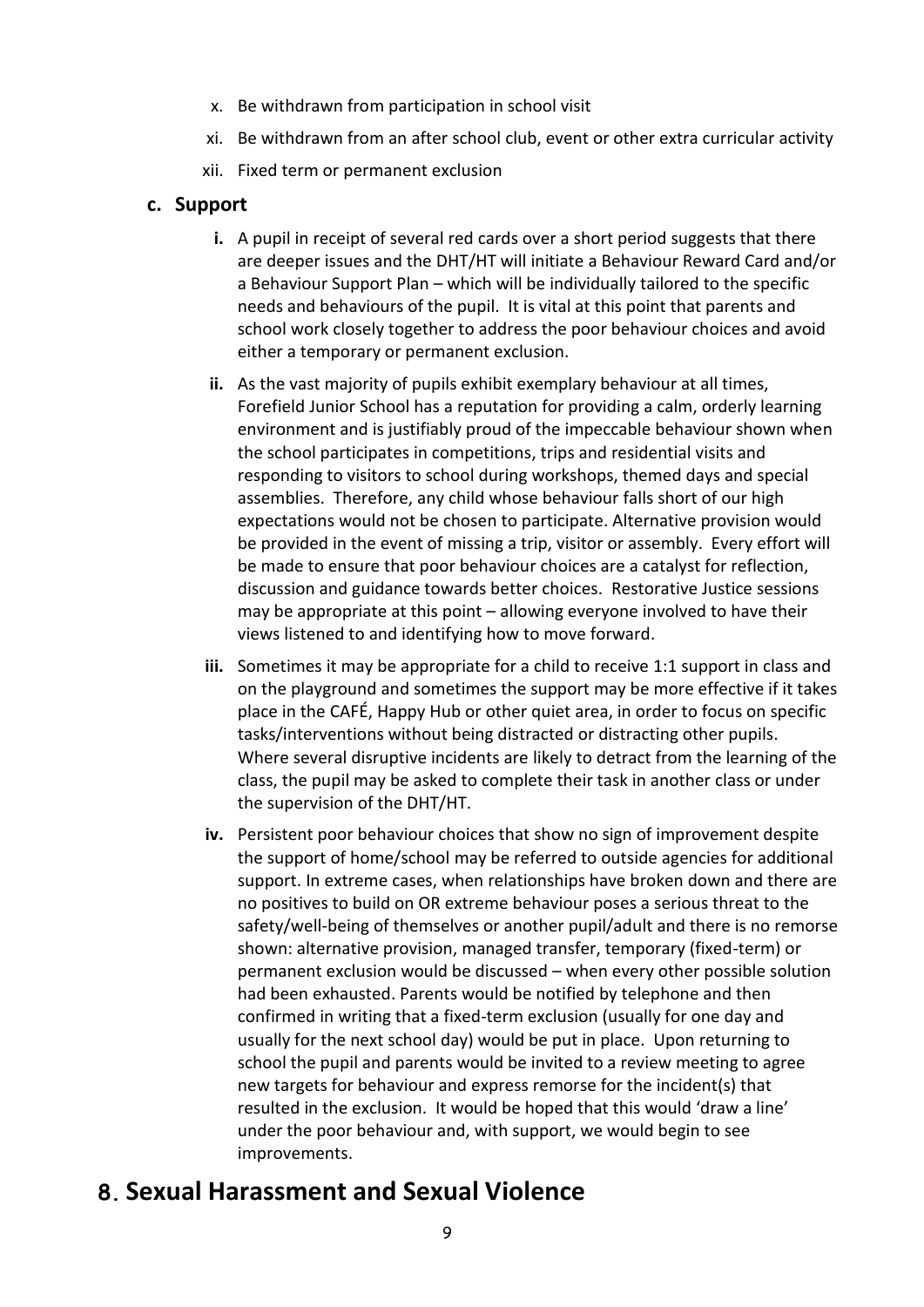- **a.** The school will ensure that all incidents of sexual harassment and/or violence are met with a suitable response, and never ignored.
- **b.** Pupils are encouraged to report anything that makes them uncomfortable, no matter how 'small' they feel it might be. The school's response will be:
	- **i.** Proportionate
	- **ii.** Considered
	- **iii.** Supportive
	- **iv.** Decided on a case-by-case basis
- **c.** The school has procedures in place to respond to any allegations or concerns regarding a child's safety or wellbeing. These include clear processes for:
	- **i.** Responding to a report
	- **ii.** Carrying out risk assessments, where appropriate, to help determine whether to:
		- Manage the incident internally
		- Refer to early help
		- Refer to children's social care
		- Report to the police
- **d.** Please refer to our Child Protection and Safeguarding policy for more information

## **9. Off-site Behaviour**

In line with government guidance, Forefield Junior School will discipline children for

- a. misbehaviour when the pupil is:
	- i. taking part in any school-organised or school-related activity or
	- ii. travelling to or from school or
	- iii. wearing school uniform or
	- iv. in some other way identifiable as a pupil at the school.
- **b.** misbehaviour at any time, whether or not the conditions above apply, that:
	- i. could have repercussions for the orderly running of the school or
	- ii. poses a threat to another pupil or member of the public or
	- iii. could adversely affect the reputation of the school.

In all cases of misbehaviour the teacher can only discipline the pupil on school premises or elsewhere when the pupil is under the lawful control of the staff member.

### **10. Behaviour Management**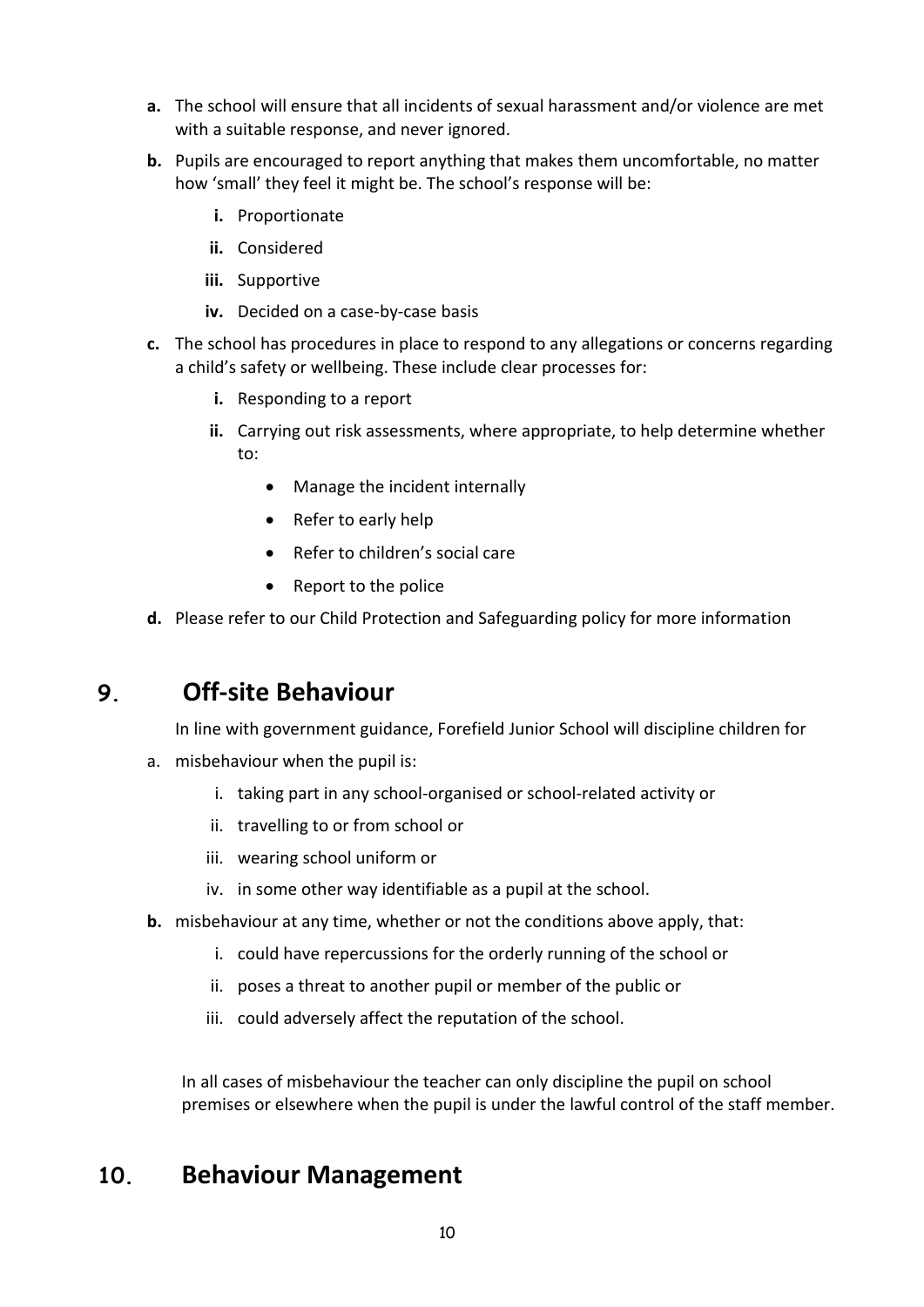- **a.** The school rules and protocols will be promoted at all times by staff and children referencing our Mission Statement Values and Ethos,
- **b.** All children will be taught to treat others well and their behaviour will reflect this,
- **c.** All staff will set and expect high standards of behaviour both in lessons and at all other times they are with children,
- **d.** Children will be taught and reminded to be polite, respectful, well-mannered and wellbehaved,
- **e.** Rewards & Sanctions will be used sensitively and sensibly by staff to encourage and promote impeccable behaviour – all staff will focus on the positive: diddi-dots and PROUD points will be awarded for all aspects of good behaviour and prizes will be given out upon collection of each reward card. During Celebration Assembly, individual pupils may be highlighted due to their demonstration of one, or more, of our core values: Passion, Respect, Opportunity, Unique, Determined. Those pupils who are always impeccably behaved, week in, week out, will be recognised through Bronze, Silver, Gold & Platinum Certificates.
- **f.** We will issue a red card as part of a stepped response as shown in Appendix iii,
- **g.** Each member of staff is responsible for ensuring the good behaviour of the children in their care,
- **h.** If behaviour issues become persistent, staff will speak to senior leaders to agree an appropriate strategy of help and support,
- **i.** Senior leaders and teachers will work closely with parents if a child is experiencing problems with their behaviour. Sometimes, nurture opportunities may need to be provided outside of the classroom,
- j. Pupils are forbidden to bring any item into school that is potentially harmful to themselves or others; any items that are illegal to possess or carry or are inappropriate to the age of the child or the school environment.



#### **10.1 Classroom management**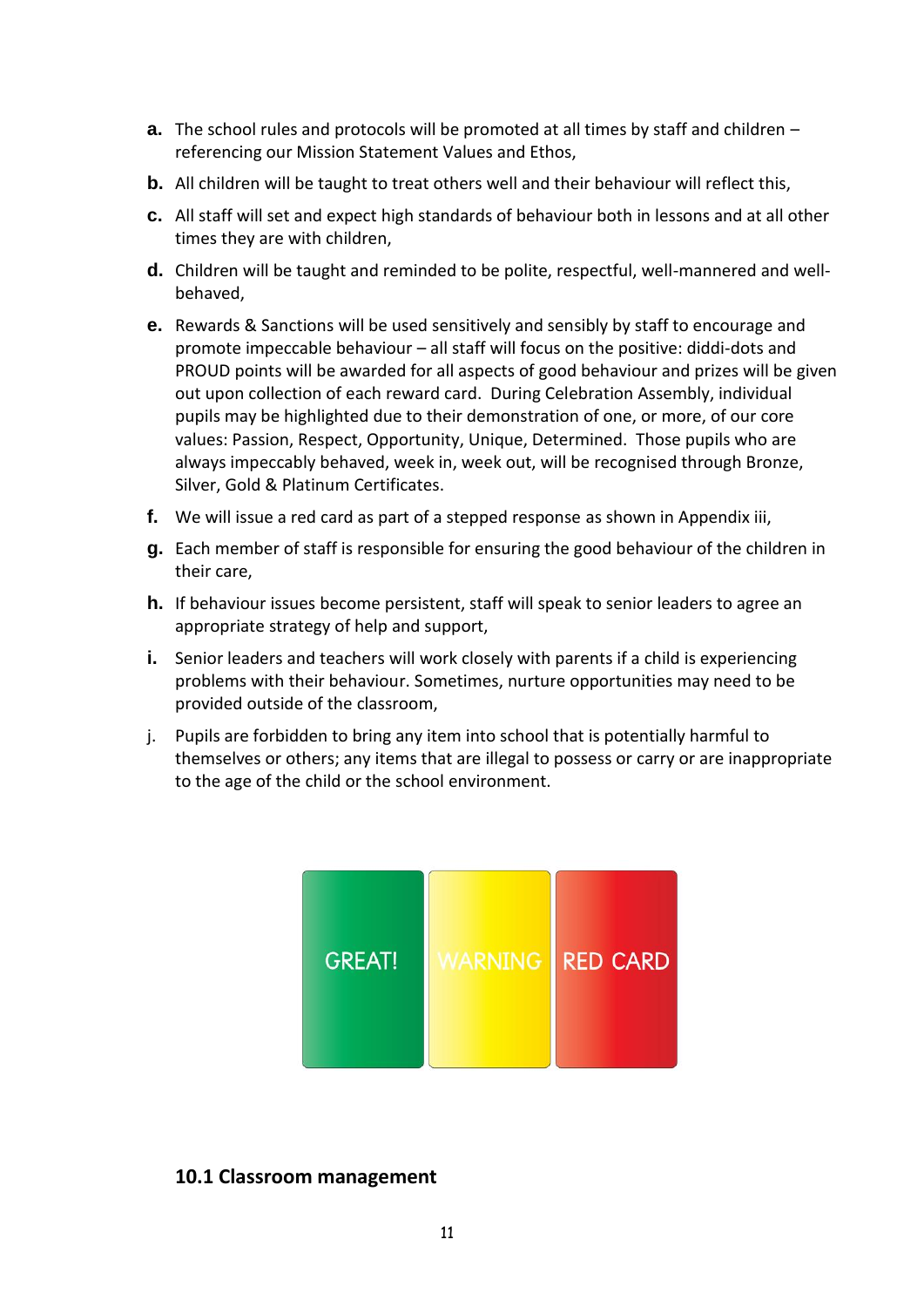- **i.** We focus on positive behaviour and place emphasis on rewarding pupils who demonstrate our PROUD values.
- **ii.** Where poor choices of behaviour are made, this tends to be low level and will be dealt with by staff, following the same consistent process in every class. Throughout this process the staff member will remain calm and ensure that it is clear that it is the behaviour, not the child, that is displeasing and that it is possible to reverse the situation by making the right choice.
	- If a pupil is off-task or disruptive, we will refer to that pupil by name and ask, "What should you be doing?" to re-direct their focus. Highlighting the correct behaviour of other pupils (Praise in Public) or referring to the Class Rules, eg "In our class we work quietly," may also be used and staff will have a variety of strategies to deal with this – based on their knowledge of the class and the age/stage of development.
	- If poor behaviour persisted beyond this point, the staff member would begin to look for other solutions – eg distraction, change of pace, brain break, mini-plenary or check for environmental factors such as being too hot, cramped, thirsty etc.
	- If the poor behaviour continued, a verbal warning would be issued: "Name, you are disrupting the class. You need to be quiet so that we can all get on with our work. If you choose to continue you will be given a yellow card." It is likely that this warning would be given to the individual pupil without the need to share this with the whole class (Reprimand in Private). In order to avoid disrupting the class further, it may be necessary for the staff member to speak to the pupil in the corridor or to provide a 'change of face' by asking a colleague to speak to the pupil.
	- If the behaviour continued a yellow card would be placed on the table next to the child. At this point, the staff member may ask the pupil for their diary as a warning that further poor choices of behaviour would lead to a red card and this would be recorded in their diary for parents to see.
	- If all other strategies have been exhausted and the pupil is still displaying inappropriate behaviour a Red Card should be issued. A Red Card means that the poor choice of behaviour must STOP. From this point sanctions will be applied. Minutes (up to the whole of a playtime) should be lost from the pupil's own time, during which they should finish incomplete work or reflect on their poor choice of behaviour.
- **iii.** Depending on the severity of the behaviour and subsequent behaviour during the rest of the day, the staff member should contact the child's parents – either by telephone or at the end of the day on the playground.
- **iv.** One-off red cards should be noted and monitored, but if the issue of a red card is becoming a regular occurrence advice should be sought from the SEN(D)CO or the DHT/HT. We will use CPOMS to record patterns of poor behaviour indicated by several entries in a child's diary.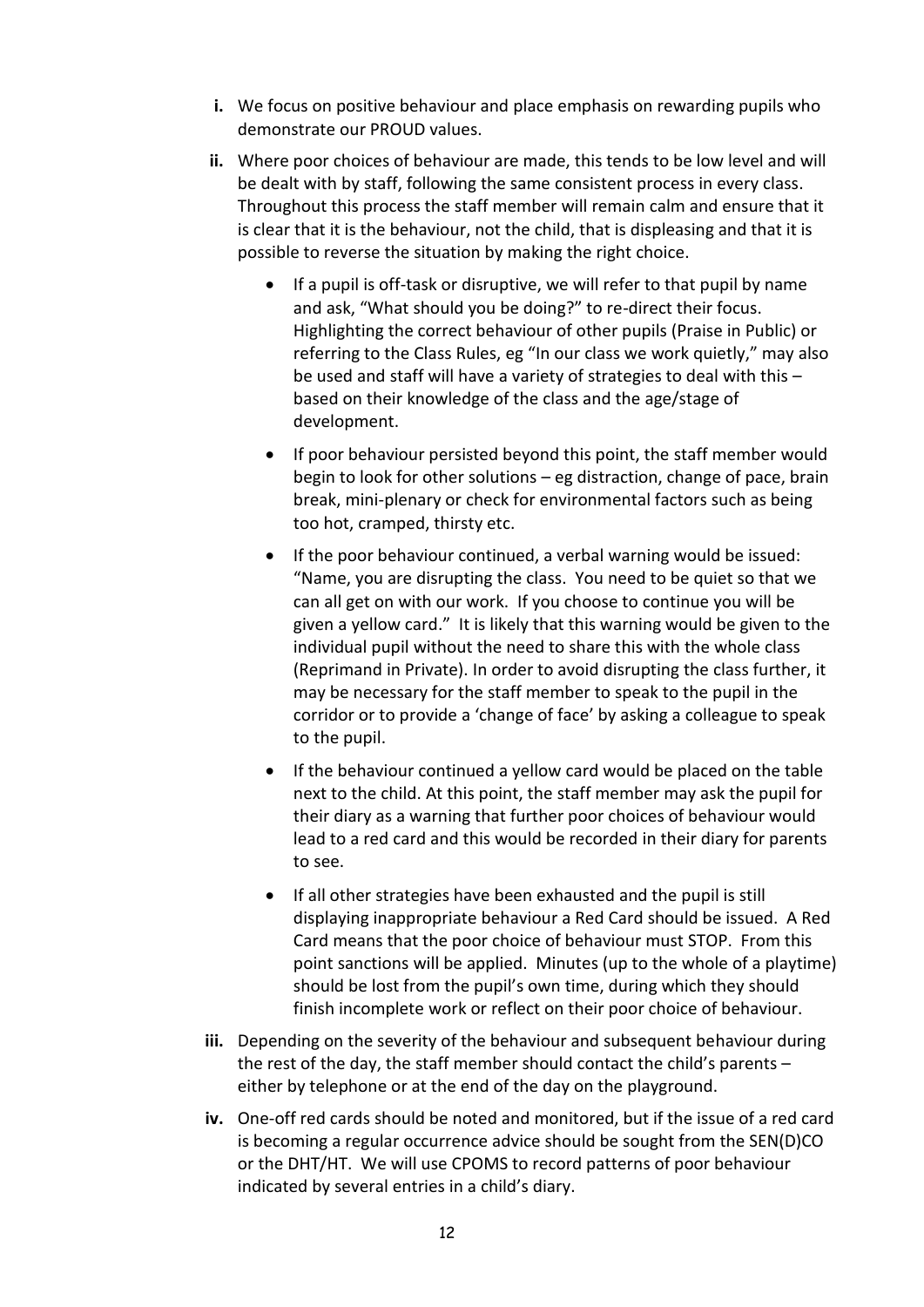- **v.** A red card may be issued without prior warning where poor behaviour choices include:
	- incidents of physical aggression
	- fighting
	- bullying
	- racism
	- swearing
	- damage to property
	- posing a risk to the safety/welfare of other children

#### **10.2 Managing Behaviour at Lunchtime**

It is the responsibility of the lunchtime staff to deal with minor incidents and report them to the child's teacher.

For more serious incidents, lunchtime staff must inform a member of the Senior Leadership Team.

All staff should ensure that rules are being followed by the children as they move around school.

Any incidents noted by staff should be dealt with and where appropriate, be reported to the class teacher or the Senior Leadership Team.

#### **10.3 Physical restraint**

In some circumstances, staff may use reasonable force to restrain a pupil to prevent them:

Hurting/injuring themselves or others

Causing damage to property

Committing an offence

Compromising the good order or discipline of the school.

Incidents of physical restraint must:

Always be used as a last resort

Be applied using the minimum amount of force and for the minimum amount of time possible

Be used in a way that maintains the safety and dignity of all concerned

Never be used as a form of punishment

Be recorded and reported to parents

Linked policy: Positive Handling Policy

#### **10.4 Safeguarding**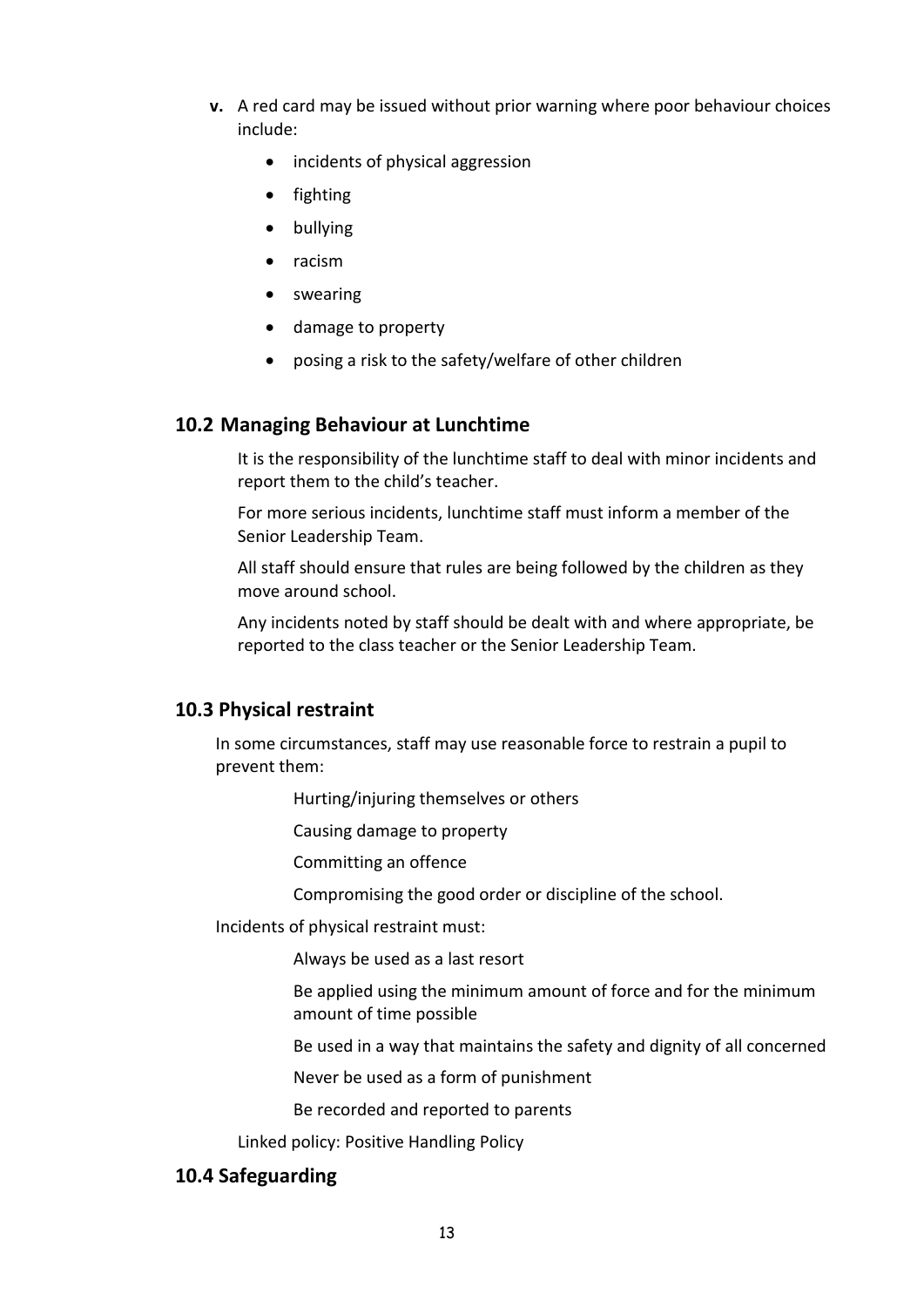The school recognises that changes in behaviour may be an indicator that a pupil is in need of help or protection. We will consider whether a pupil's misbehaviour may be linked to them suffering, or being likely to suffer, significant harm. Where this may be the case, we will follow our Child Protection and Safeguarding policy.

Linked policy: Child Protection and Safeguarding Policy

#### **10.5 Behaviour, SEND and Equality**

The school recognises its legal duty under the Equality Act 2010 to prevent pupils with a protected characteristic from being at a disadvantage. Consequently, our approach to challenging behaviour may be differentiated to cater to the needs of the pupil. The school's SENDCo will evaluate a pupil who exhibits challenging behaviour to determine whether they have any underlying needs that are not currently being met. Where necessary, support and advice will also be sought from specialist teachers, an educational psychologist, medical practitioners and/or others, to identify or support specific needs. When acute needs are identified in a pupil, we will liaise with external agencies and plan support programmes for that child. We will work with parents to create the plan and review it on a regular basis.

Equal opportunities are central to all aspects of life at our Forefield Junior School. Our school aims to provide equality regardless of age, disability, gender reassignment, pregnancy and maternity, race (this includes ethnic or national origins, colour or nationality), religion or belief (this includes lack of belief), sex and sexual orientation. We recognise all of the above as protected characteristics. Forefield Junior School acknowledges its legal duties under the Equality Act 2010 and in relation to this policy, recognises its duty to make reasonable adjustments for all stakeholders. Our school will always take such steps as it is reasonable to avoid disadvantage. We are fully committed to providing an equal opportunities environment in which everyone is able to fulfil their potential, and to feel pride in their identity. We apply this to the way we manage and reward behaviour. For our pupils we seek to provide the same quality and breadth of opportunity for all, regardless of age, race, religion or belief, colour, gender, sexual orientation, social background, special educational or physical needs. We recognise that many pupils, at some time during their time at school, will require extra support in managing their behaviour. At these times the behaviour strategy may need to be adapted to support vulnerable pupils. Behaviour information is collated by the Senior Leadership Team and discussed with staff, if a pattern of poor behaviours begins to emerge, staff will begin a Behaviour Support Plan and parents will be contacted to inform them that we have concerns about their child's behaviour and to discuss with parents' strategies to further support and improve their child's behaviour.

These may include: -

- Home school communication books
- Individualised Behaviour Reward Card
- Personalised strategies linked to behaviour, eg SEND Support /Positive Handling/Individual Behaviour Plan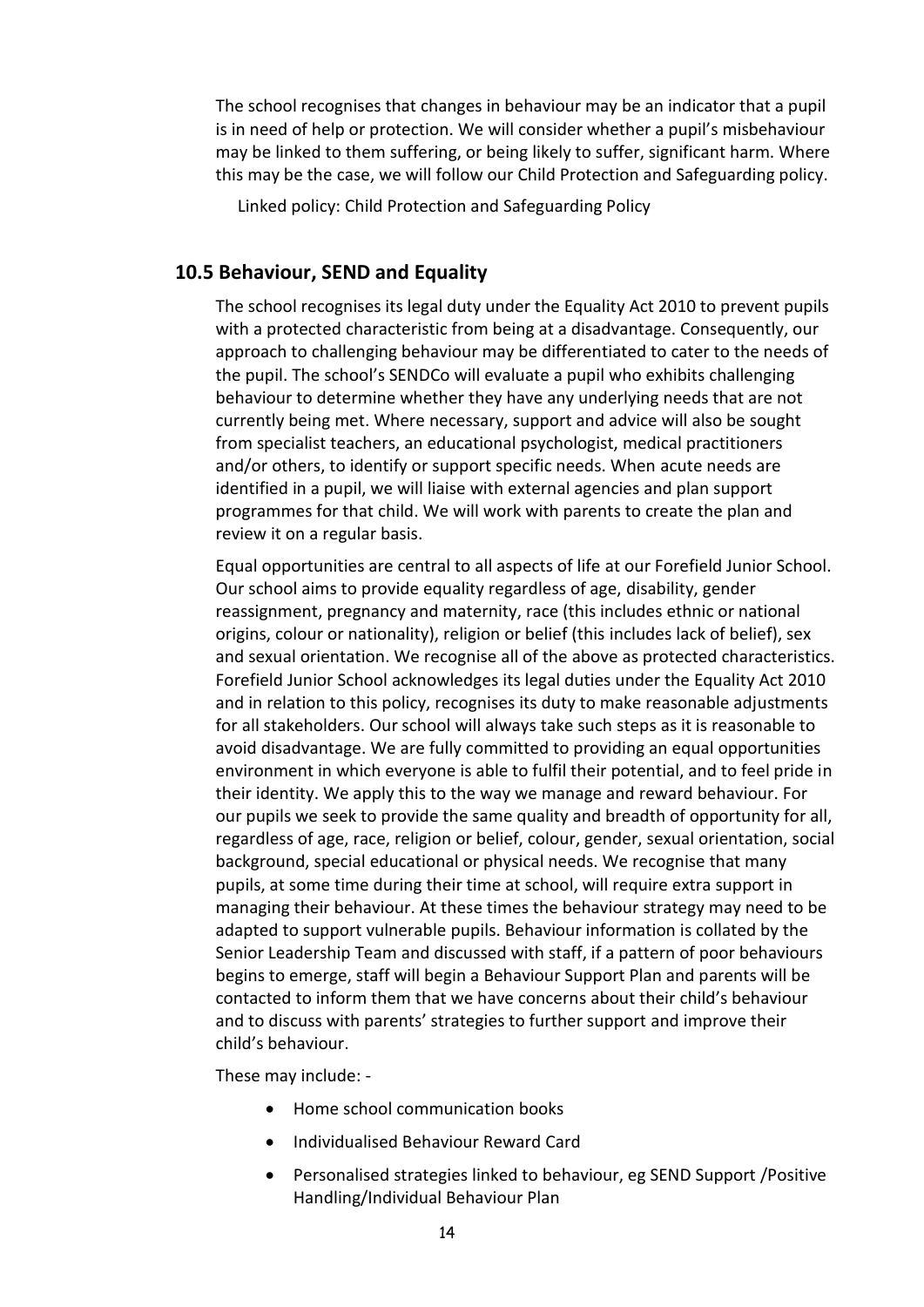- Support from an external agency
- Pastoral Support Programmes such as ELSA
- Support from school
- Referral to our Learning Mentor
- Guidance and signposts to external support services

#### **10.6Liaison with Parents and Other Agencies**

At Forefield Junior School we actively support any pupil who is experiencing behavioural difficulties. Our Pastoral/Safeguarding Team are here to support pupils and their families by helping them to identify and remove any barriers to learning, whether in a personal or academic role. Our Internal support services and pastoral systems are enhanced by additional assistance from services including: -

Early Help Team

SENIS

Educational Psychologist

Speech and Language Specialist

Independent Behaviour Specialist - Team Teach

School Nurse

Jigsaw Pupil Referral Unit

#### **11 Pupil Transition**

To ensure behaviour is continually monitored and the right support is in place, information related to pupil behaviour will be transferred to relevant staff at the start of the term or year. Staff hold transition meetings with new class teachers, including Year 3 teachers meeting with teachers from Forefield Infant School. Pupils have transition sessions with their new teacher(s) in the Summer term. Information relating to Year 6 children will be transferred to their new school.

#### **12 Training**

- **a.** Forefield Junior School is committed to ensuring that all staff have access to ongoing support with behaviour management.
- **b.** Our staff are provided with training on managing behaviour as part of their induction process.
- **c.** The SENDCo and DHT will offer advice and guidance and meet, as requested by staff, to discuss strategies of support.
- **d.** Regular meetings with staff identify the needs of children who need a differentiated approach to behaviour management. These needs will be identified on the Pupil Passport.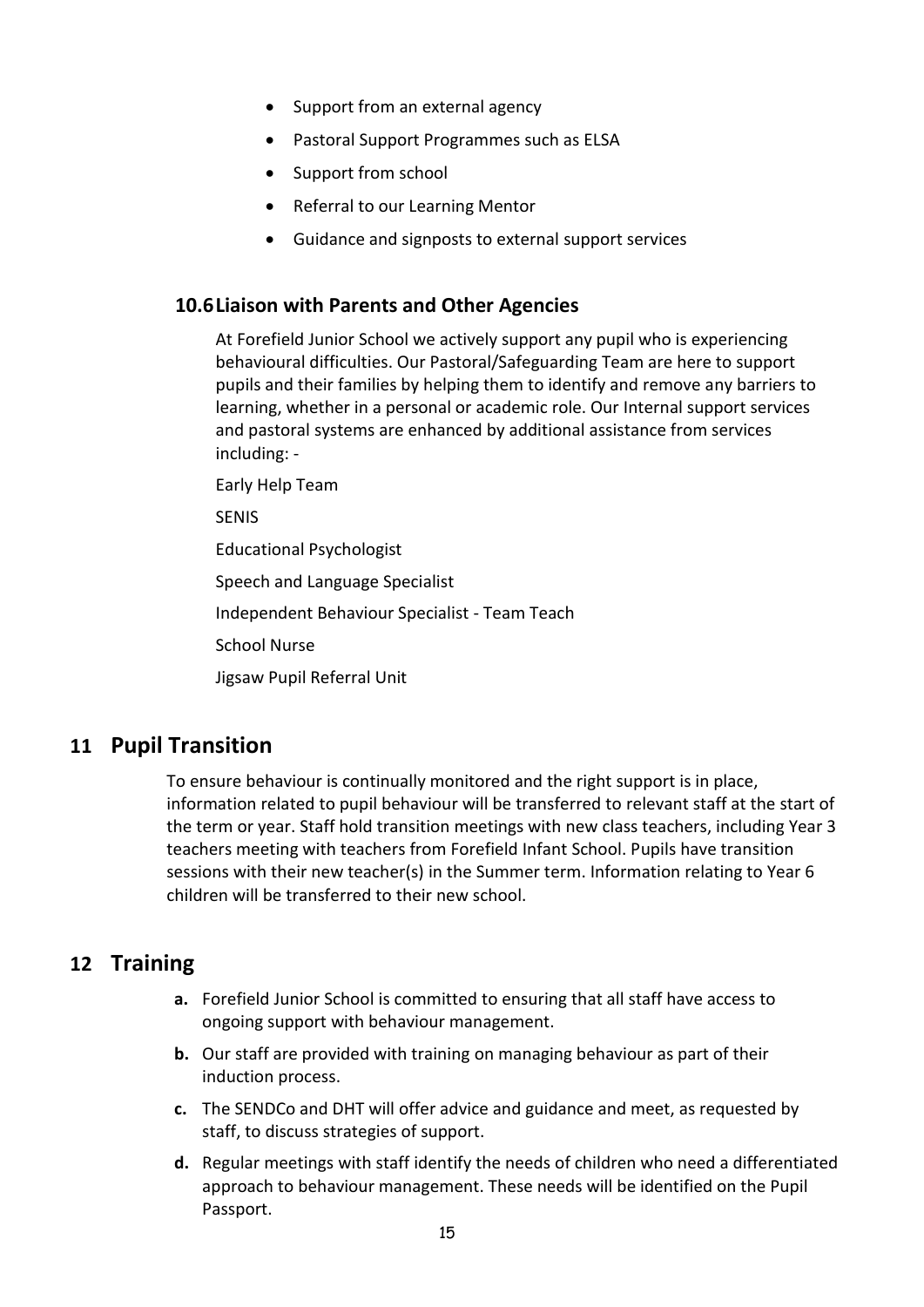- **e.** Regular professional development opportunities linked to behaviour and behaviour management forms part of continuing professional development targeted to specific roles, responsibilities.
- **f.** Individual training needs are identified via school self-evaluation and appraisal.
- **g.** Staff may request to attend additional behaviour management training should they wish to do so.

### **13 Links with other policies**

- a. Safeguarding and Child Protection Policy
- b. Friendship and Anti-bullying Policy
- c. Health and Safety Policy
- d. Absconding Policy

**Appendix i Behaviour Reward Chart (example)**

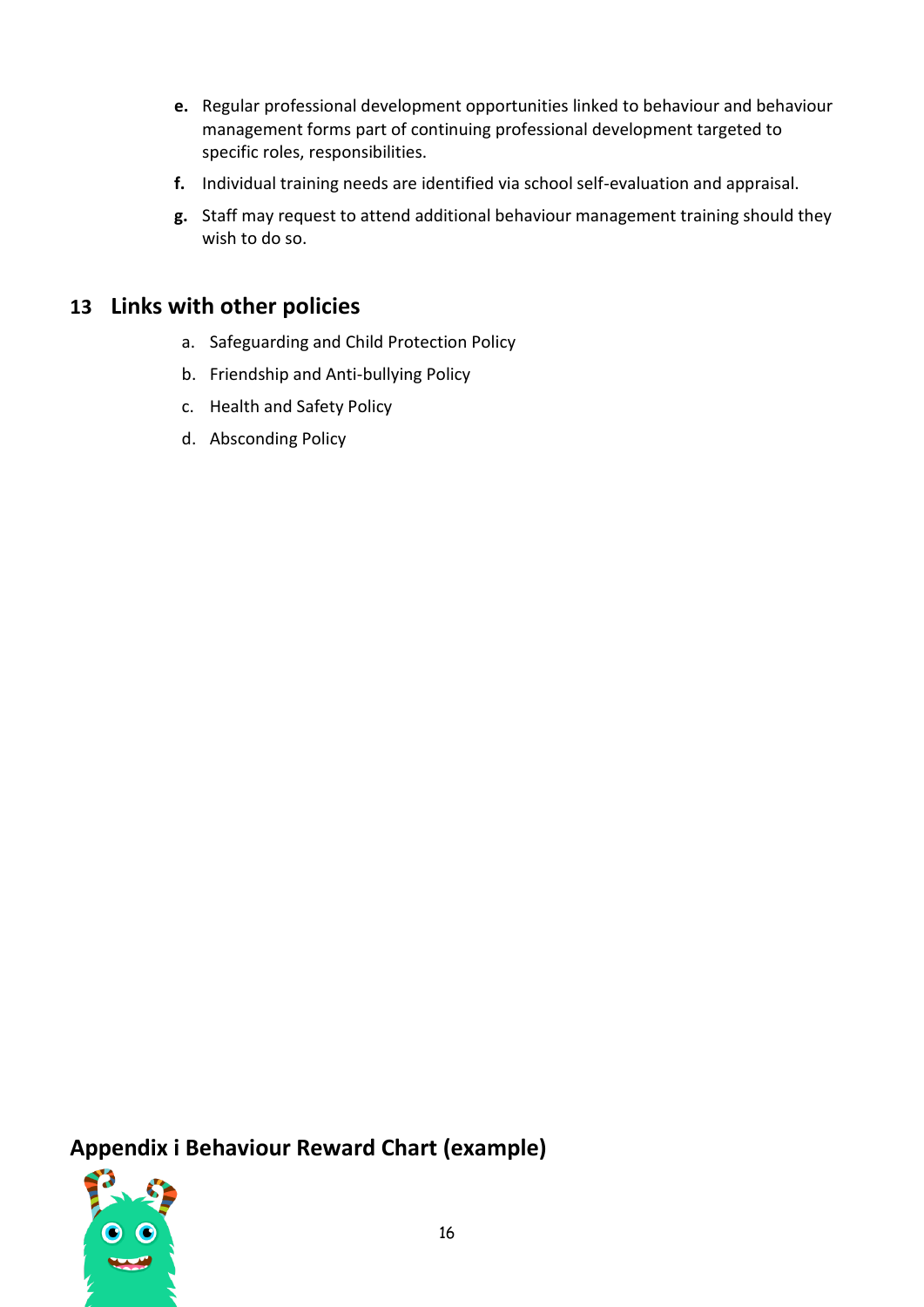## How's it going?

Monday



| Lesson 1        |  |
|-----------------|--|
| Playtime        |  |
| <b>Lesson 2</b> |  |
| Lunchtime       |  |
| Lesson 3        |  |
| Lesson 4        |  |
| Playtime        |  |
| Lesson 5        |  |

## **Appendix ii Behaviour Support Plan**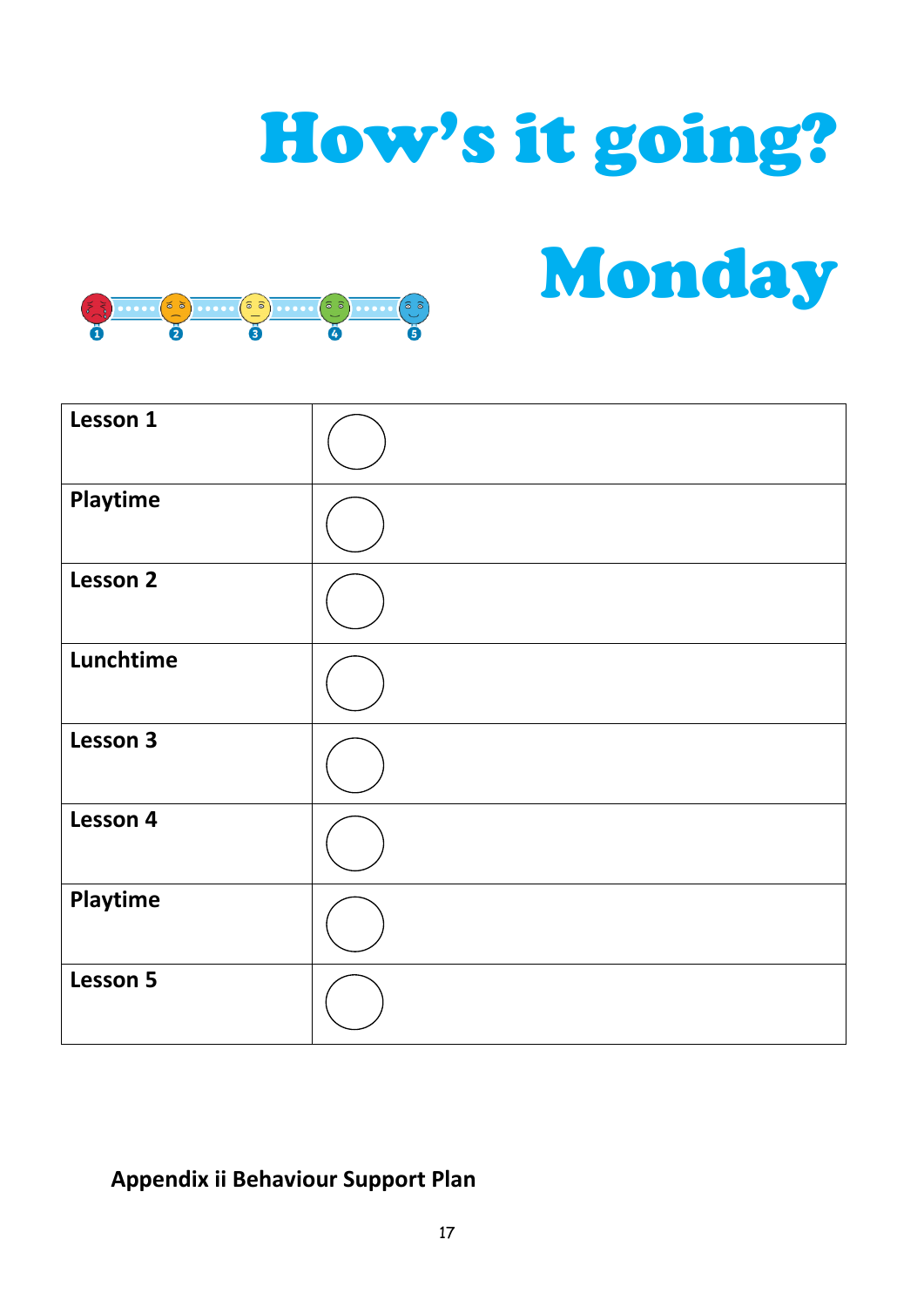Pupil: \_\_\_\_\_\_\_\_\_\_\_\_\_\_\_\_\_\_\_\_\_\_\_\_\_\_ D.O.B. \_\_\_\_\_\_\_\_\_\_\_\_\_\_\_\_\_\_\_

Date of Meeting:

Attendees:

Reason for the Behaviour Support Plan:

What do we know about the pupil that gives us confidence that the BSP can succeed?

What needs to happen to remove the risk of permanent exclusion?

**Pupil Commitment** 

**School Commitment**

**Parent/Carer Commitment**



**Behaviour Checklist Summary**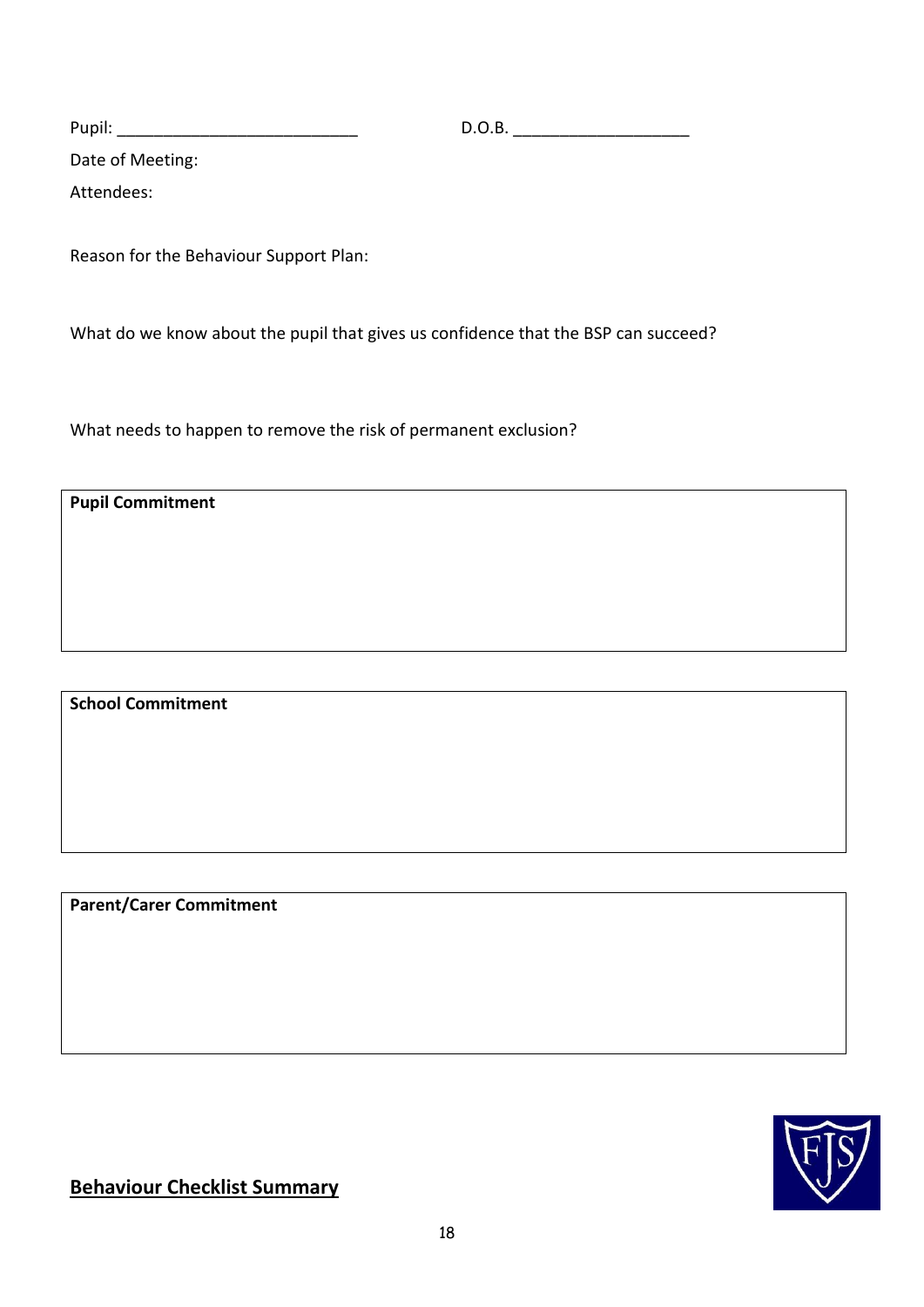| ۰. |
|----|
|----|

#### **Positive Behaviours:**

#### Behaviours we are concerned about:

| Talks out of turn                                                     |  |
|-----------------------------------------------------------------------|--|
| Acts like the class clown                                             |  |
| <b>Distracts others from learning</b>                                 |  |
| Fails to comply with class rules                                      |  |
| Interferes with others' learning                                      |  |
| Puts hand up to ask unnecessary questions                             |  |
| Requests toilet break during lessons                                  |  |
| Pushes and/or touches others while lining up                          |  |
| Whistles/hums during lessons                                          |  |
|                                                                       |  |
| Hitting / kicking / punching others                                   |  |
| Refuses to make amends or apologise                                   |  |
| Apparently unprovoked verbal attacks on other<br>children             |  |
| Tries to "get even" with someone for perceived or real<br>wrong doing |  |
|                                                                       |  |

| Refuses to complete work                                        |  |
|-----------------------------------------------------------------|--|
| Refuses to comply with simple requests                          |  |
| Answers back /tries to have the last word                       |  |
| Swears at staff in front of a group                             |  |
| Refuses to speak to adults when reprimanded                     |  |
| Leaves the class /school without permission                     |  |
| Climbs a tree/ onto the school roof and refuses to<br>come down |  |
| Refuses to listen to reprimand/ walks away                      |  |
| Picks on other students                                         |  |
|                                                                 |  |
| Avoids starting learning tasks                                  |  |
| Appears excessively tired                                       |  |
| Complains about the difficulty of even simple tasks             |  |
| Refuses to try new things                                       |  |
|                                                                 |  |

Underachieves in lessons

Gives up easily

Is overly self-critical 'I'm no good'

Requests support when quite capable of completing

the task independently



## **Pupil's thoughts about school**

Reacts extremely to accidents against their person or

Holds a grudge

belongings

Appears to lack remorse

Damages school property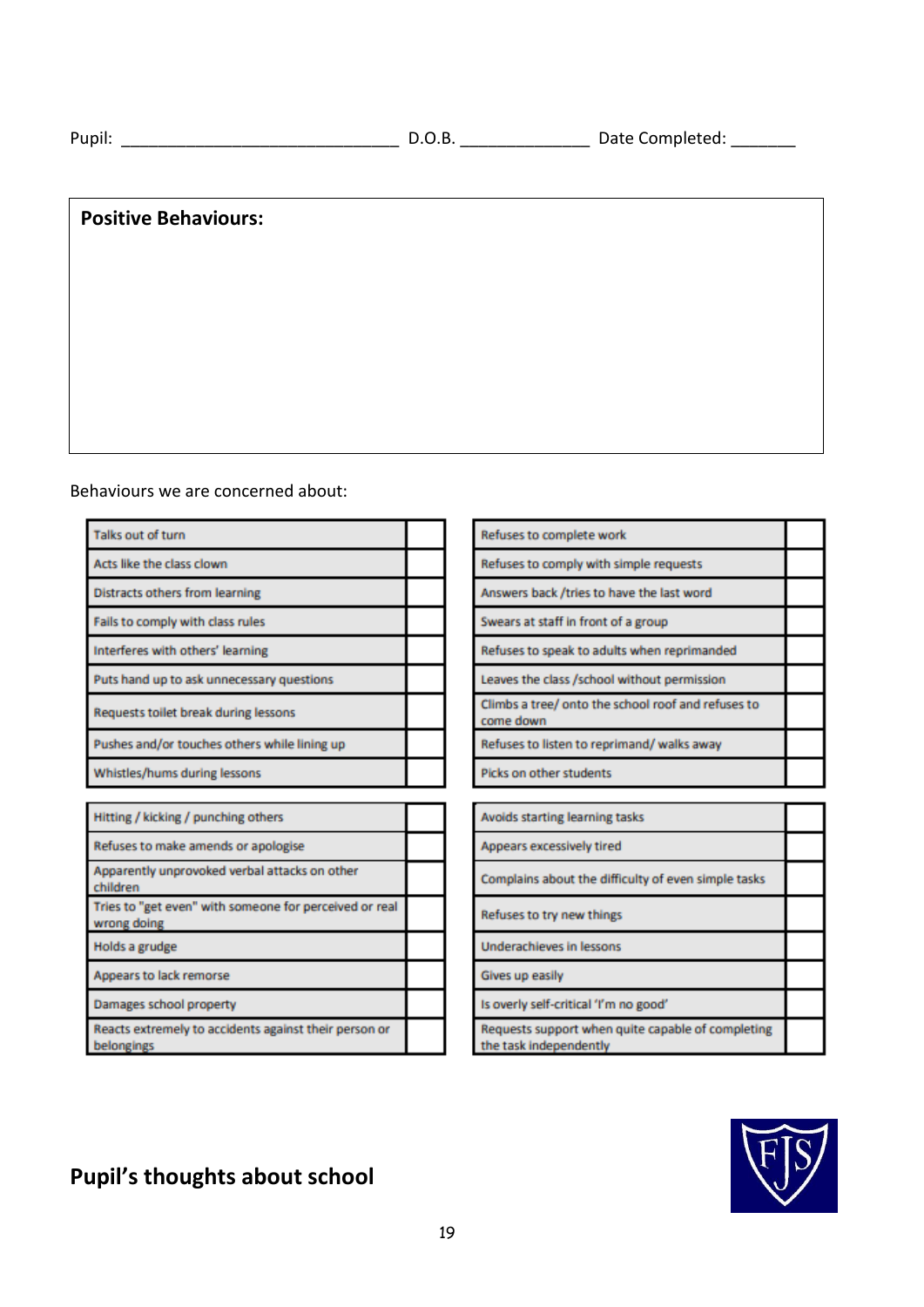| The things I like best at school are       |                                           |
|--------------------------------------------|-------------------------------------------|
|                                            |                                           |
| The things I am good at or interest me are |                                           |
| The people I like best at school are       |                                           |
| <b>Adults</b>                              | Children                                  |
| The things about school I don't like are   | The things at school I find difficult are |
| I think school would be better for me if   |                                           |
| At school I would also like                |                                           |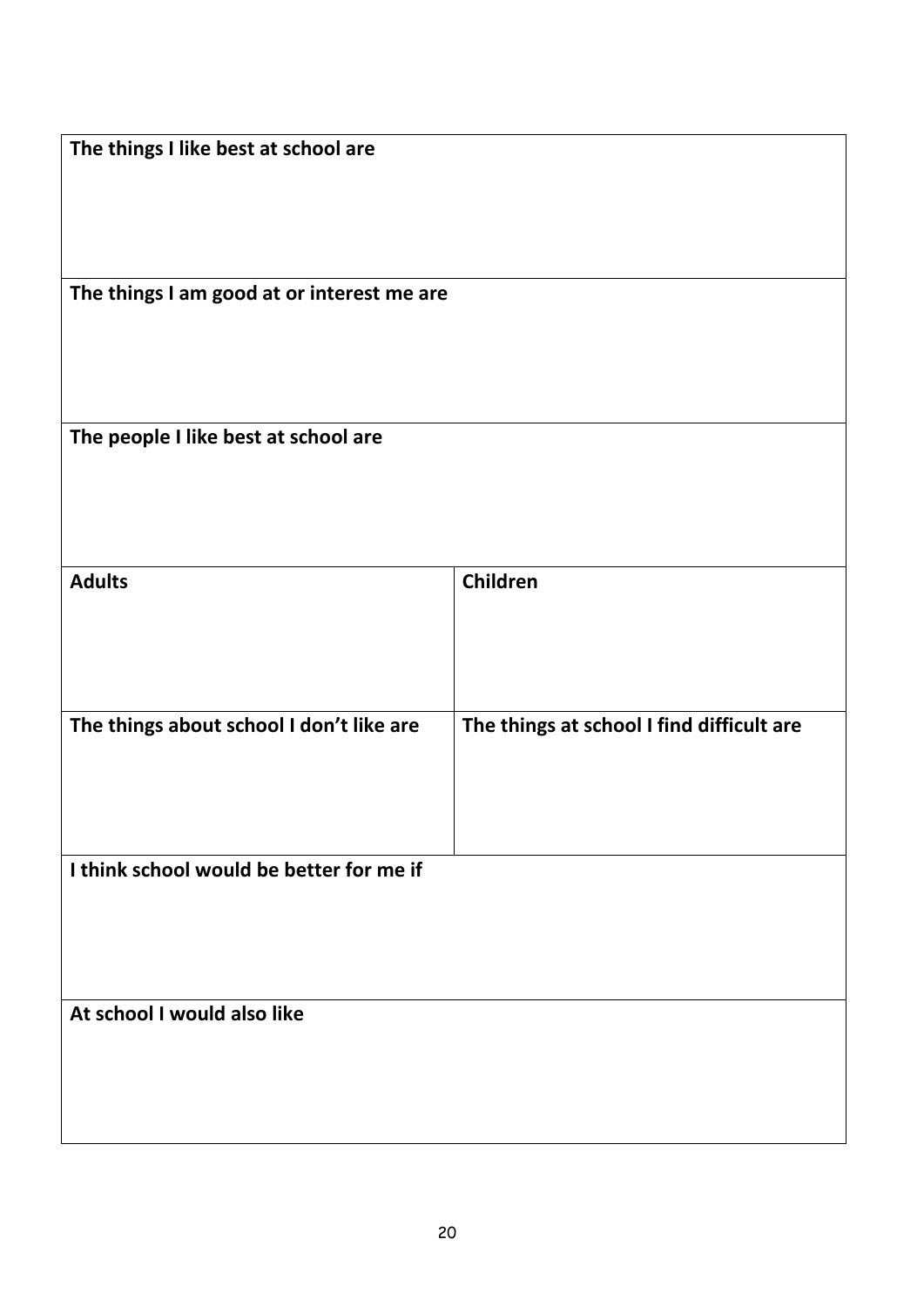## **Pupil Targets:**



Name: \_\_\_\_\_\_\_\_\_\_\_\_\_\_\_\_\_\_\_\_\_\_\_\_\_\_\_\_\_\_\_\_\_\_\_\_\_

Edit the suggestions below:

| What are my targets?                                     | How am I doing? |
|----------------------------------------------------------|-----------------|
| I will allow teachers to teach and other pupils to learn |                 |
| in lessons.                                              |                 |
| I will show respect to others.                           |                 |
| I will not disturb lessons.                              |                 |
| I will participate in all lessons.                       |                 |
| I will follow adult instructions.                        |                 |
| I will show respect for property.                        |                 |
| I will respond positively to reminders or warnings about |                 |
| my behaviour.                                            |                 |
| I will completing all work set.                          |                 |
| I will speaking politely to staff.                       |                 |

Who/What/When will help me in school:

How will family help me?

Date & Time of next meeting: